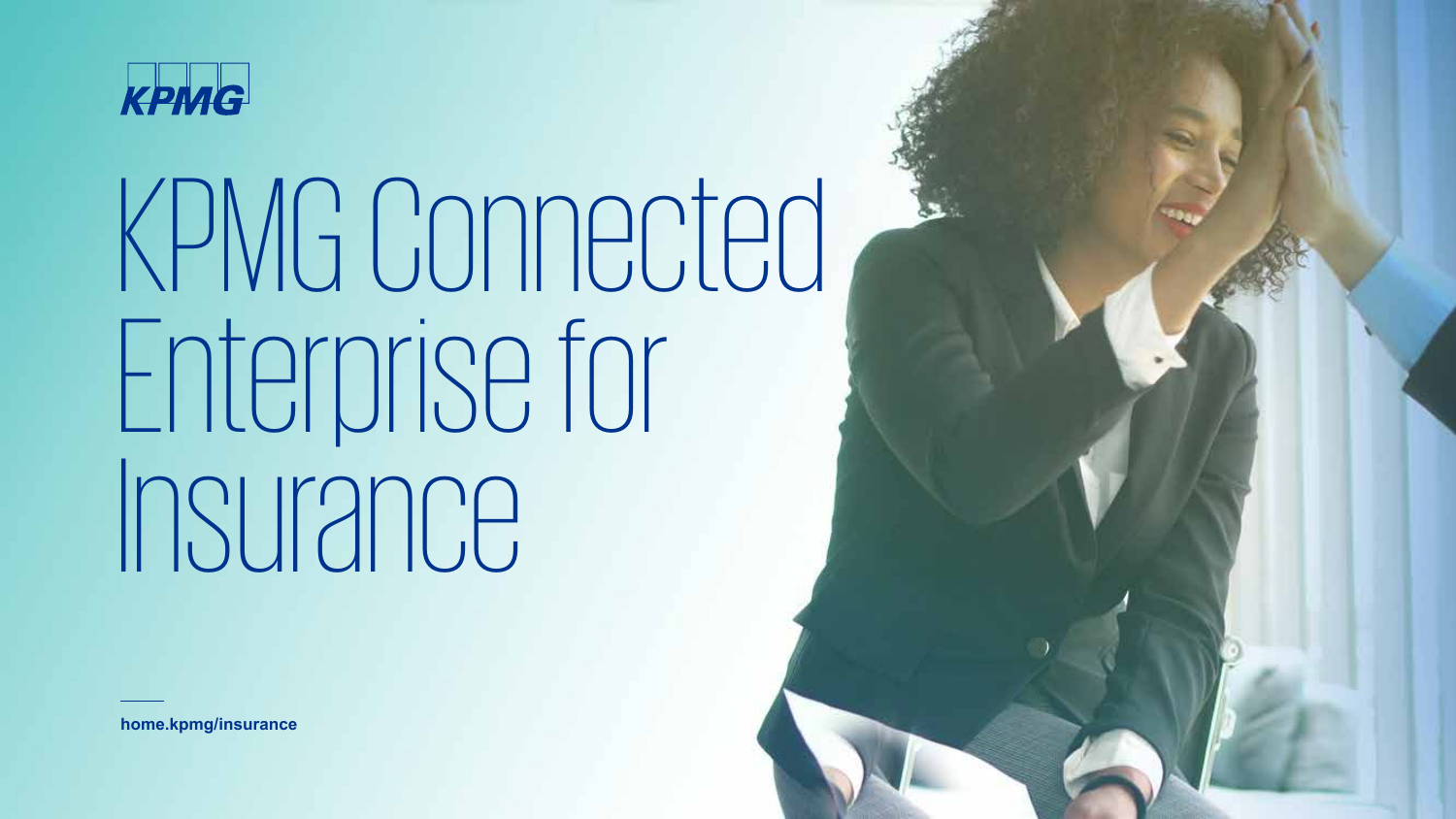# Contents





02 **Connected insurers have one thing in common: They are built around their customers 4** 03 **Connected insurers master eight core capabilities <sup>5</sup>**  $\vert \perp$  **Why KPMG? 14** 

 $\begin{bmatrix} 1 \ 0 \end{bmatrix}$  **Read our latest insights 15** 

 $\begin{array}{ccc} \begin{array}{ccc} \end{array} \begin{array}{ccc} \end{array}$  Get in touch with one of our experts 16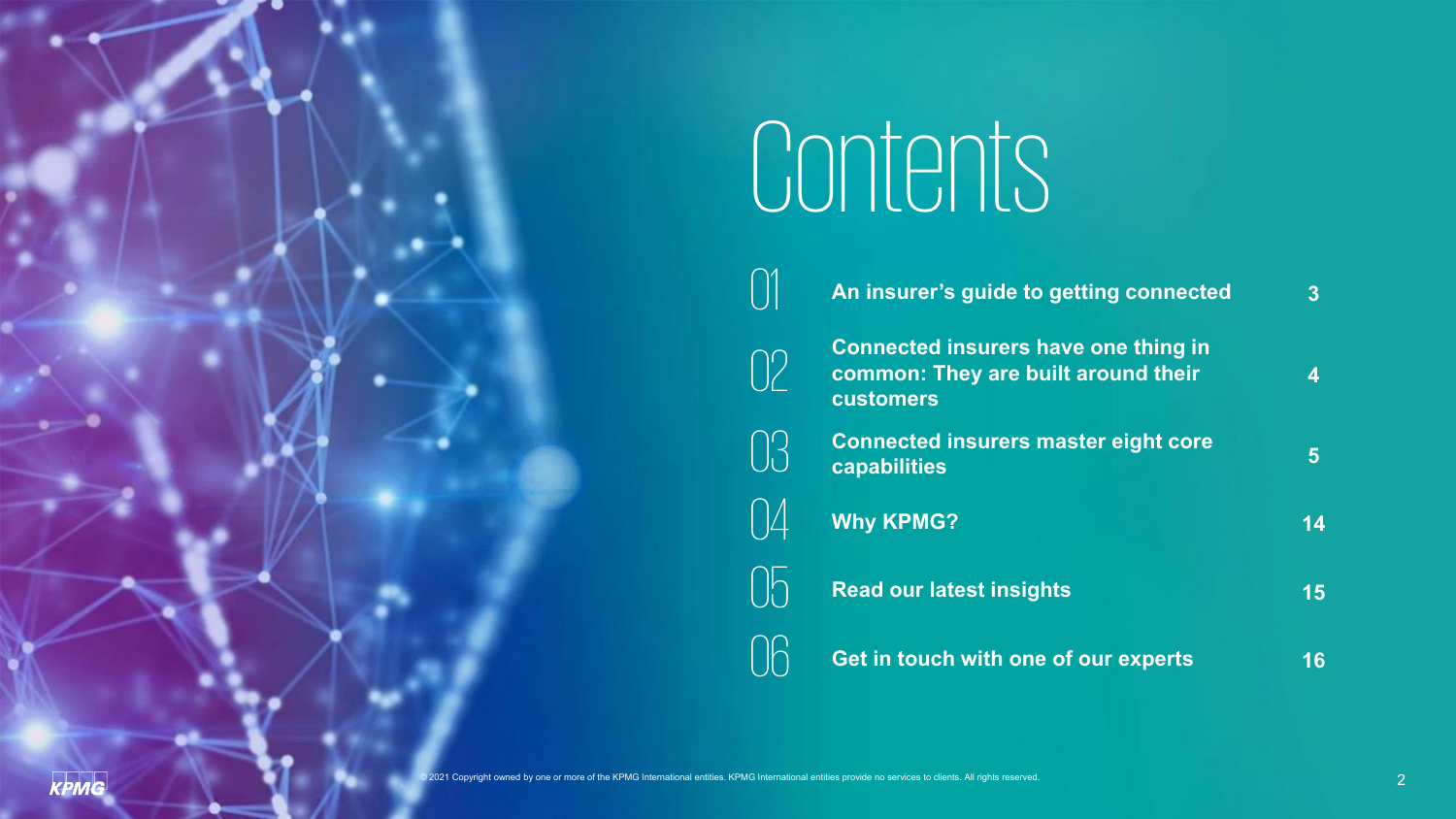### An insurer's guide to getting connected



#### **A guide for insurers carrying out digital transformation**

Insurers have been hurtling towards a perfect storm of converging market trends that all point to the inconvenient truth that disruption and change are here to stay. To defend their position, insurers must set their ambitions beyond merely weathering the storm. They need to focus on coming out of this storm stronger, more resilient and ready to take on the inevitable storms of the future. In other words, they need to embrace the digital transformation by 'getting connected'. **This guide explains how**.

The key to being able to tackle this perfect storm lies in the title of this publication: Get connected! When we say 'get connected' we mean 'get connected in every possible way'. Connect to your customers, your partners, your employees, to every single party and every single part of your ecosystem.

#### **What does 'getting connected' mean?**

Transformative change must be executed with a holistic view, tying together the front, middle and back office integrating the organization's capabilities and systems with the customer touchpoints. It means crossing boundaries, tearing down walls, combining silos — all so that you can anticipate how one change in your organization's ecosystem creates a chain reaction across your organization's people, processes and technology.

#### **You need eight capabilities to become connected**

To capture this holistic view, we introduce eight capabilities that together form a framework that we believe enables your organizations to become 'connected'. They are the ingredients for building a strong offensive against the perfect storm we are hurtling towards. We hope they will inspire you to enable transformative change in your organizations by 'getting connected'.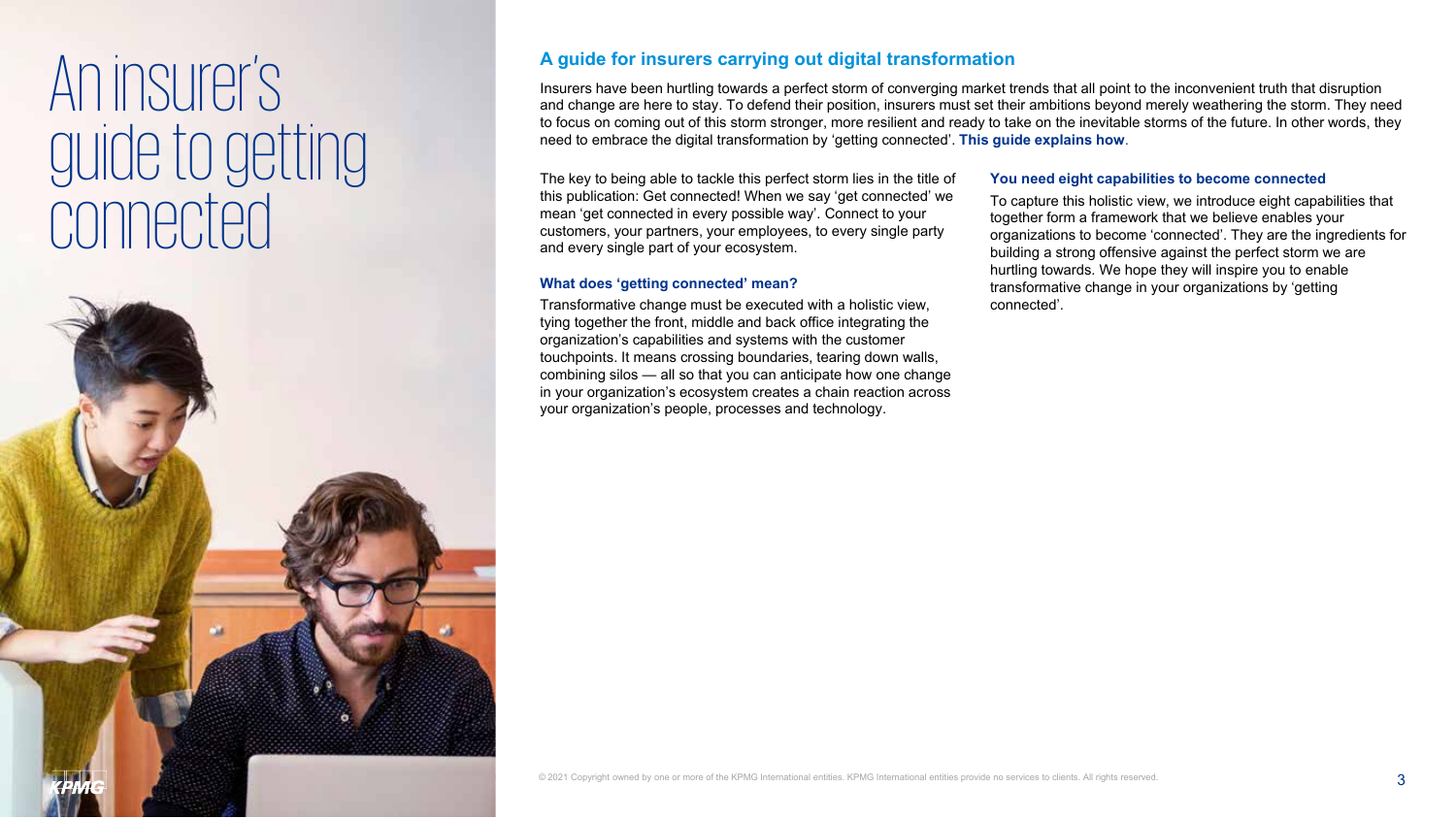# Connected insurers have one thing in common: They are built around their customers

#### **An approach built around the customer…**

It is generally accepted that since the advent of digital-first organizations, such as Amazon and Google, customers have begun to expect instant gratification or 24/7 service. We also know that these expectations have permeated into customers' expectations of the other services that hold a share in their wallet. Today, customers expect personalized service when, where and how they want it.

Armed with all the information they find online mostly through comparison websites, and with more choice from new entrants, insurance customers are now more empowered than ever. Insurers increasingly find themselves in a battle to stand out — so much so that success today requires a solution that is built around the customer; one that senses and responds to changes in the customer's expectations with agility and flexibility. This embodies what we call a Connected insurer — an insurer that is customer-centered, agile and digitally focused to keep up with today's challenges.

#### **…requires a holistic view of your organization**

KPMG-commissioned research by Forrester\* reveals that highperforming organizations build robust growth strategies by making significant investments in eight core capabilities (discussed in the next section). These capabilities can be recognized in some way or another within initiatives in every digital transformation effort. However, successful digital transformation efforts develop these capabilities holistically through a connected view of the organization.

Connected insurers use five 'lenses' that are inextricably linked to the customer as well as one another (see diagram to the right). They have the ability to look holistically through each of these lenses when executing a connected journey and the ability to understand the implications a change in one has for the other lenses. They are keenly aware of how all the different elements and players in an enterprise are connected, and how to orchestrate change along those connections. All the while painting inside the lines of a regulated environment, adopting the lens of the regulator to understand what strokes and colors to paint with.

#### **Successful organizations are fully aligned with their purpose and brand**

Through each of the five lenses, there needs to be clear alignment with the organization's purpose and brand. This means that the choices the organization makes in connecting with customers or with an ecosystem of business partners, should be driven by who they want to be as an organization. For example, a newspaper that aims to continuously keep their readers fully informed will make different choices than a newspaper focused on providing short updates. Both can successfully attract a large readership, but their success depends on their ability to deliver on their brand promise.

#### **Every insurer is on a journey to becoming a Connected insurer**

Having to be customer-centric and digitally transformed is not new. One could even argue that all insurers have, for a while, been on a path to becoming a Connected insurer. But it is a rocky path. We often see executives and their firms undertake enormous efforts to transform their business to become digitally enabled. Even so, a large part of the industry still struggles to find the right focus and align their efforts to move at a fast-enough pace.



#### **Connected insurers use 5 'lenses'**

Truly connected companies use five different 'lenses' to draw the right path forward within the boundaries of a regulated environment.

#### These lenses are:

- Connect to **customers** with compelling value propositions, opportunities and interactions.
- Connect and empower **employees** to deliver on the customer promise.
- Connect **front, middle and back** offices to execute the customer growth agenda.
- Connect the ecosystem of **business partners** to jointly delivery on commitments to customers.
- All within a **regulated environment** with high expectations from regulators and the general public.

\*Base: 1,299 professionals involved with customer-centric strategy decisions Source: A commissioned study conducted by Forrester Consulting on behalf of KPMG, September 2018.

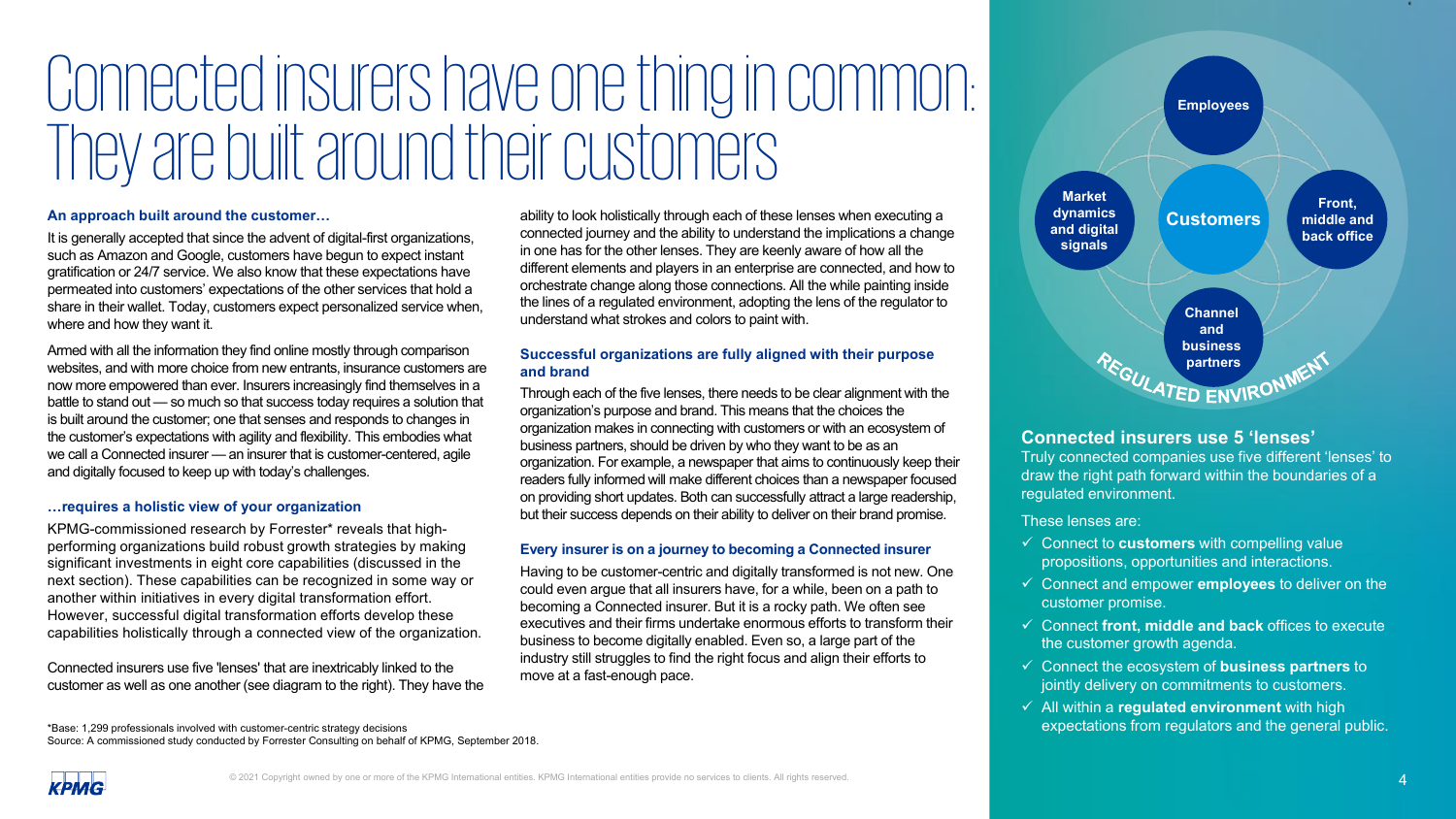# Connected insurers master eight core capabilities

#### **Eight capabilities to help you get connected**

KPMG commissioned global research by Forrester\* has identified that highperforming organizations invest in eight core capabilities. These capabilities span across all attributes of the customer experience.

We believe that — when leveraged effectively through the five lenses — investment in developing these capabilities will result in a connected organization. One that breaks through organizational silos to provide next-level customer experience, that is personalized, seamless, responsive and digitally enabled.

In the figure on the right, we highlight these eight capabilities, presenting them in the context of how they translate to the customer experience. These capabilities serve as the blueprint for the Connected insurer to embed transformation as a business-as-usual in the organization.

#### **What does good look like?**

Investing in and pursuing these core capabilities is a journey, not a goal post. In the next section, we will delve into the different capabilities, providing examples of how they can be leveraged, and showcasing KPMG solutions that can act as accelerators to build such capabilities.

|                                                                                                                                                                          |                                               | "Offer me products that work for me"<br>Customers expect products that apply to their<br>specific circumstances |                                                  |                                                                                                                                                                   |
|--------------------------------------------------------------------------------------------------------------------------------------------------------------------------|-----------------------------------------------|-----------------------------------------------------------------------------------------------------------------|--------------------------------------------------|-------------------------------------------------------------------------------------------------------------------------------------------------------------------|
| "Know me and recognize me"<br>Customers want policies with<br>insurers who recognize them and<br>their preferences as individuals                                        | Insight-driven<br>strategies &<br>actions     | Innovative<br>products &<br>services                                                                            | Experience-<br>centricity<br>by design           | "Make our interactions<br>enjoyable and easy"<br>Customers expect personalized,<br>empathic experiences                                                           |
| "Don't try to sell me products"<br>Customers want to engage on<br>their terms, via their channel of<br>choice                                                            | <b>Seamless</b><br>interactions<br>& commerce | <b>2x</b><br><b>Impact</b>                                                                                      | Responsive<br>operations                         | "Don't keep me waiting"<br>Customers expect immediate<br>fulfillment following a decision<br>(e.g. claim payment, card<br>issuance, loan payment offer)           |
| "Let me speak to motivated<br>staff, empowered to help me"<br>Customers want to speak to<br>humans for specific cases<br>(e.g. high value payments,<br>complex products) | Aligned and<br>empowered<br>workforce         | Digitally-<br>enabled<br>technology<br>architecture                                                             | Integrated<br>partner &<br>alliance<br>ecosystem | "Don't make me shop around"<br>Customers expect insurers to<br>offer a full range of products and<br>services, partnering with other<br>providers where necessary |
| "Keep my information safe and update your<br>service without disruption"<br>Customers want to know their data is secure<br>and expect minimal service disruption         |                                               |                                                                                                                 |                                                  |                                                                                                                                                                   |

\*Base: 1,299 professionals involved with customer-centric strategy decisions Source: A commissioned study conducted by Forrester Consulting on behalf of KPMG, September 2018.

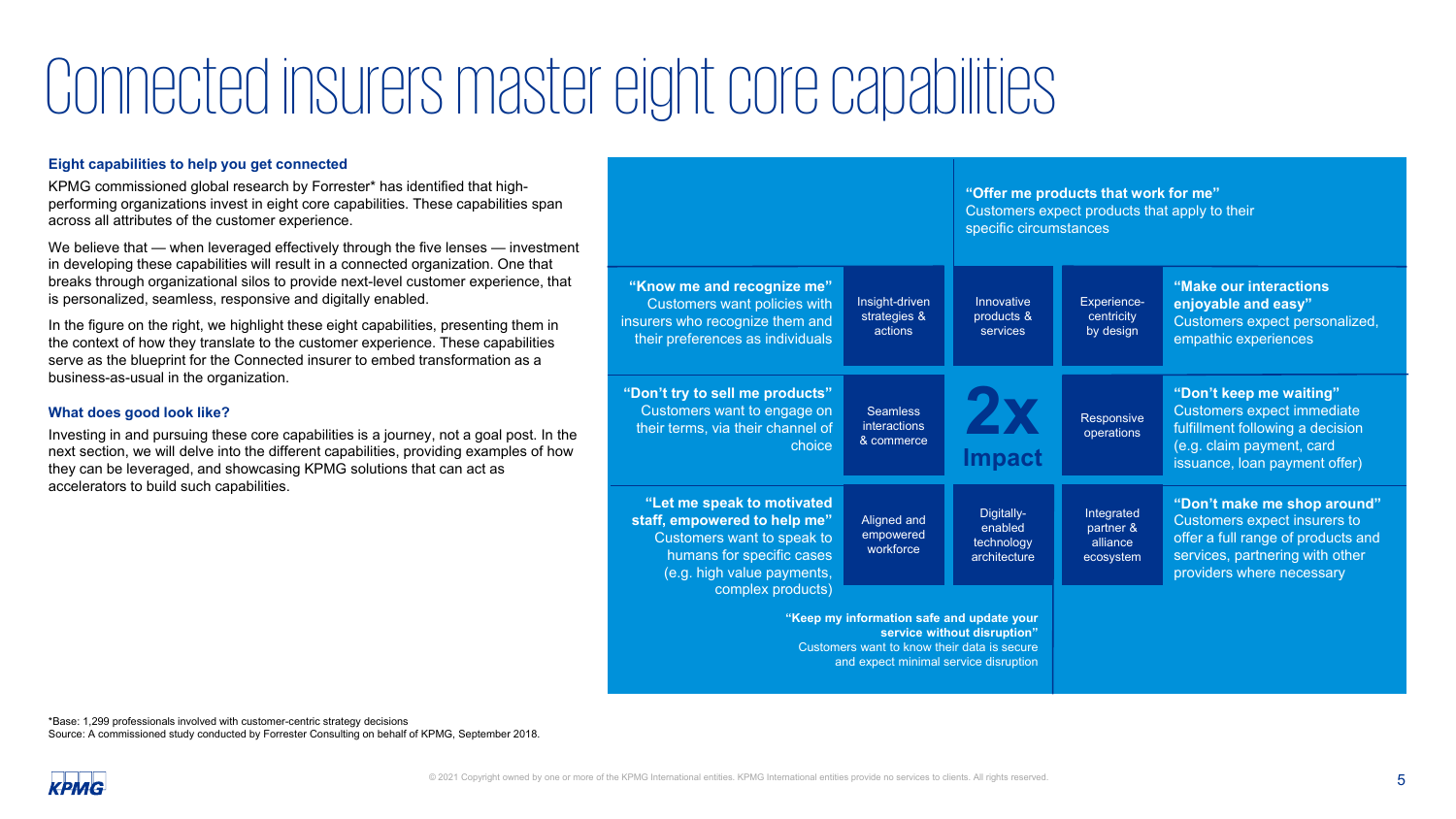# Insights-driven strategies & actions

A Connected insurer is a truly data-driven organization. It leverages real-time data and insights to optimize the enterprise, delivers personalized and authentic experiences to its clients and helps clients manage the everyday risks they face. Insurers have a history of basing important (pricing) decisions on large amounts of meticulously analyzed data, and many have invested in data scientists and analysts. This led to new propositions such as usage- or behavior-based pricing. Now, they set their sights on becoming truly data driven.

#### **What does good look like?**

#### **Dynamic pricing as a response to changes in risk profiles**

Once a consolidated market, insurance is now a fragmented business landscape with low barriers to market entry. On the demand side, millennials are willing to try nascent online start-ups that offer flexible premium pricing depending on changes in risk profiles. Customers demand that responsible behavior be rewarded with lower premiums or other benefits.

#### **Single view of the customer across all policy administration systems**

Sources of digital and social media can provide insurers with publicly available information about a customer's life. This helps insurers to develop personalized marketing strategies and guidance on next best actions (both predictive and prescriptive) for individual customers. This can entail cross-selling of other risk mitigation and value-added services, in addition to traditional insurance policies.

#### **Predictive analytics that help with next best actions**

Next best is a customer-centric approach that evaluates possible actions when an event or trigger has occurred before selecting the best suited. Predictive analytics helps in servicing clients, commercial and sales efforts, prevention activities and much more to ensure a value-added customer journey.

#### **Achieving 'compliance by design' to preserve data governance**

Building data systems to inherently embed compliance to regulations within internal processes is a critical aspect of a Connected Insurer. Effectively managing organizational policies and ethical security standards by design, promotes innovation since it minimizes security concerns and repetitive efforts. Clear data governance is brought about by building compliance within rather than around the systems and processes.

#### **Creating value and excellence through integrated modelling and reporting**

As reporting converges in the areas of finance, risk and actuarial, insurers can gain competitive advantage by simplifying reporting and enhancing clarity in business data to their stakeholders through integrated reporting. Communicating their vision through granular insights of strategic priorities and business models will help key stakeholders take better-informed decisions that further build the trust in the insurer.

**"Know me. I want my insurer to communicate with me when, where and how I prefer it."**



surveyed globally before the pandemic, reported being extremely effective at collecting valuable data

Source: Harvey Nash/KPMG CIO Survey 2020

**Our accelerators to build this capability**

### — **Data and analytics**

KPMG firms' advanced data management capabilities are designed to help organizations overcome the challenges that stem from managing large amounts of data and complex combinations of data sources and data models. We have a long track record of helping clients establish a data governance framework that can serve as the foundation for trust, helping to ensure long-term data quality, accuracy and compliance.

### — **Ethics/AI in control**

KPMG Artificial Intelligence In Control implements a model to help guide organizations along the AI evolutionary lifecycle from strategy through execution to evolution. The AI In Control solution includes methodologies, tools and controls for an AI program to drive better business outcomes.

**Digitally** enabled technology architecture

Insightdriven strategies & actions

Innovative products & services

Experiencecentricity by design

**Seamless** interactions & commerce

**Responsive** operations

Aligned & empowered workforce

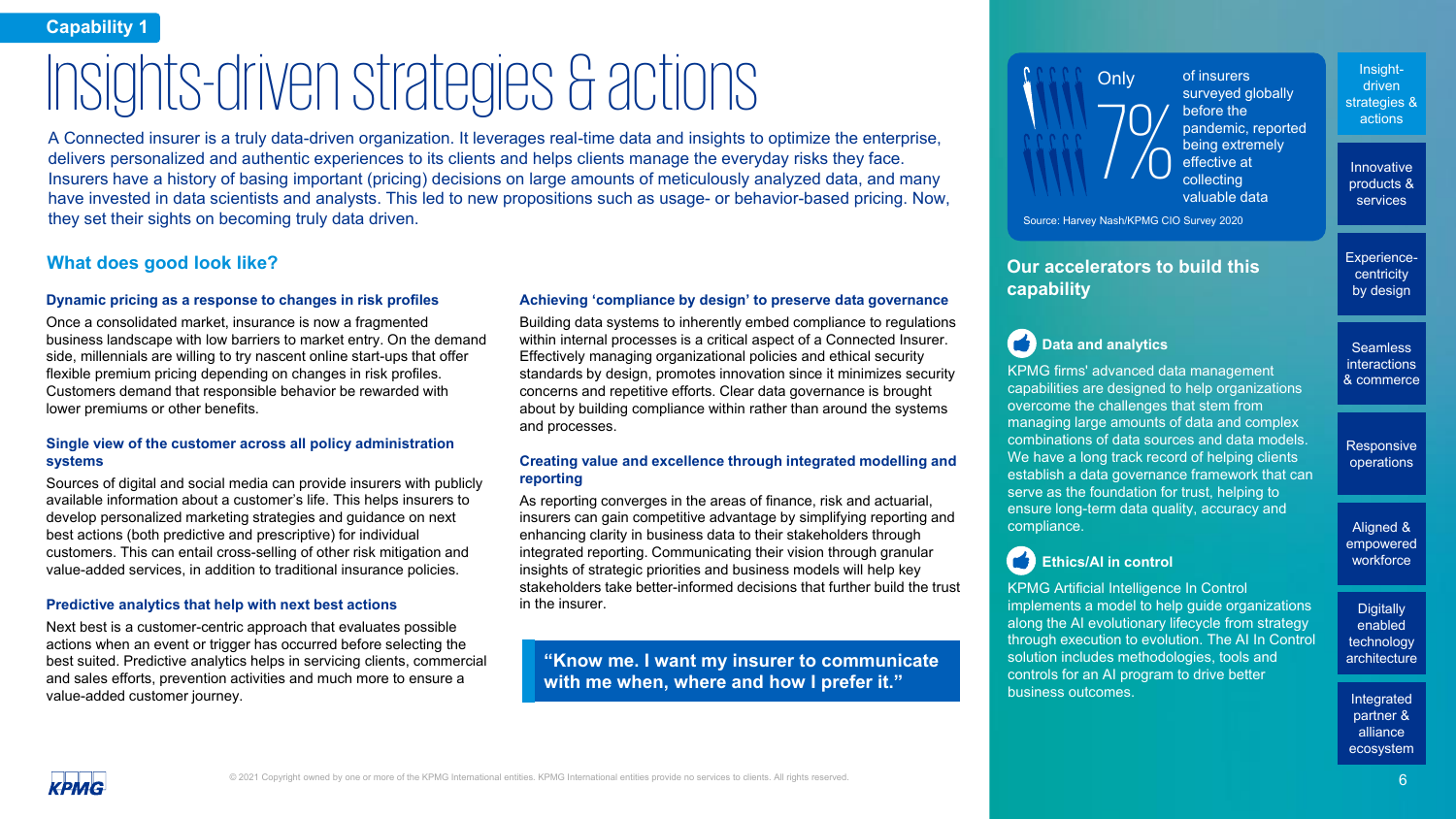# Innovative products & services

For the Connected insurer, customer value propositions are tailored to the market of today. These propositions are developed to engage the most attractive customers and drive profitable growth. The Connected insurer innovates in areas including price, products and services. They innovate with the needs and priorities of customers in mind and anticipate where demand is moving. This is how the Connected insurer builds competitive advantage.

#### **What does good look like?**

#### **Rooted in the customer ecosystems**

The ecosystems which customers inhabit are changing and Connected insurers have a sense of understanding of the implications of those changes. Take the mobility ecosystem, where car manufacturers are developing Autonomous Vehicles and providing Mobility-as-a-Service (MaaS), which fundamentally changes the risk of driving. Having such a sensing capability enables a quick and innovative response.

#### **Short time to market for new products and services**

The new product cycle and changing product configurations are performed with high speed. The world is changing at an accelerating pace and new innovations are being adopted ever quicker. The risk of products reaching the market when a problem is already solved is similarly increasing. A short time-to-market allows insurers to fill the current needs of customers and capture more market share.

#### **Customer centric product and service design**

The product and service design process is not just for customers, but also by customers. Every product or service is designed around the real, verified needs and wants of customers, and tested with customers before being released publicly. This is how insurers can make their products connect to customers and help solve real issues.

#### **Strict product lifecycle management**

Product lifecycles are managed tightly when products inevitably reach the end of their lifecycle (or need to change to stay viable). Products that are no longer viable or needed, offer no value to insurers and their customers. Thus, clear processes are needed for closing down products, migrating products and updating policy terms and conditions. This reduces legacy build-up and allows the insurer to keep up with customer needs, thereby becoming more costefficient.

#### **Products tailored to fit the customer's needs**

The products offered give customers what they truly need, based on data-driven insights and individual circumstances. Product offerings go beyond the traditional insuring of risk and into the domains of risk prevention, risk advice, and tailored pricing methods such as usagebased and behavior-based pricing. Tailored products allow insurers to better help their customers, while driving their own profitability.

**"Protect me — support me in my time of need. I want products that apply to my specific circumstances when I need it"**



of insurers saw **accelerated progress**  in the creation of new digital business models and revenue streams since the **Covid-19 pandemic**

Source: KPMG CEO Outlook 2020

**Our accelerators to build this capability**

— **Powered marketing, sales and service**

KPMG Powered Marketing, Sales and Service provides immediate access to leading practices and processes to help put consumers at the heart of your organization's decision making. It uses pre-configured cloud technology to help transform the front office to meet today's challenges.

### — **Data-driven pricing**

Using data analysis to determine price points allows your organization to balance customer satisfaction with profitability.

**2** Design thinking

A design-thinking approach can be leveraged to help your organization develop and test new business model opportunities.

Insightdriven strategies & actions

> Innovative products & services

Experiencecentricity by design

**Seamless** interactions & commerce

Responsive operations

Aligned & empowered workforce

**Digitally** enabled technology architecture

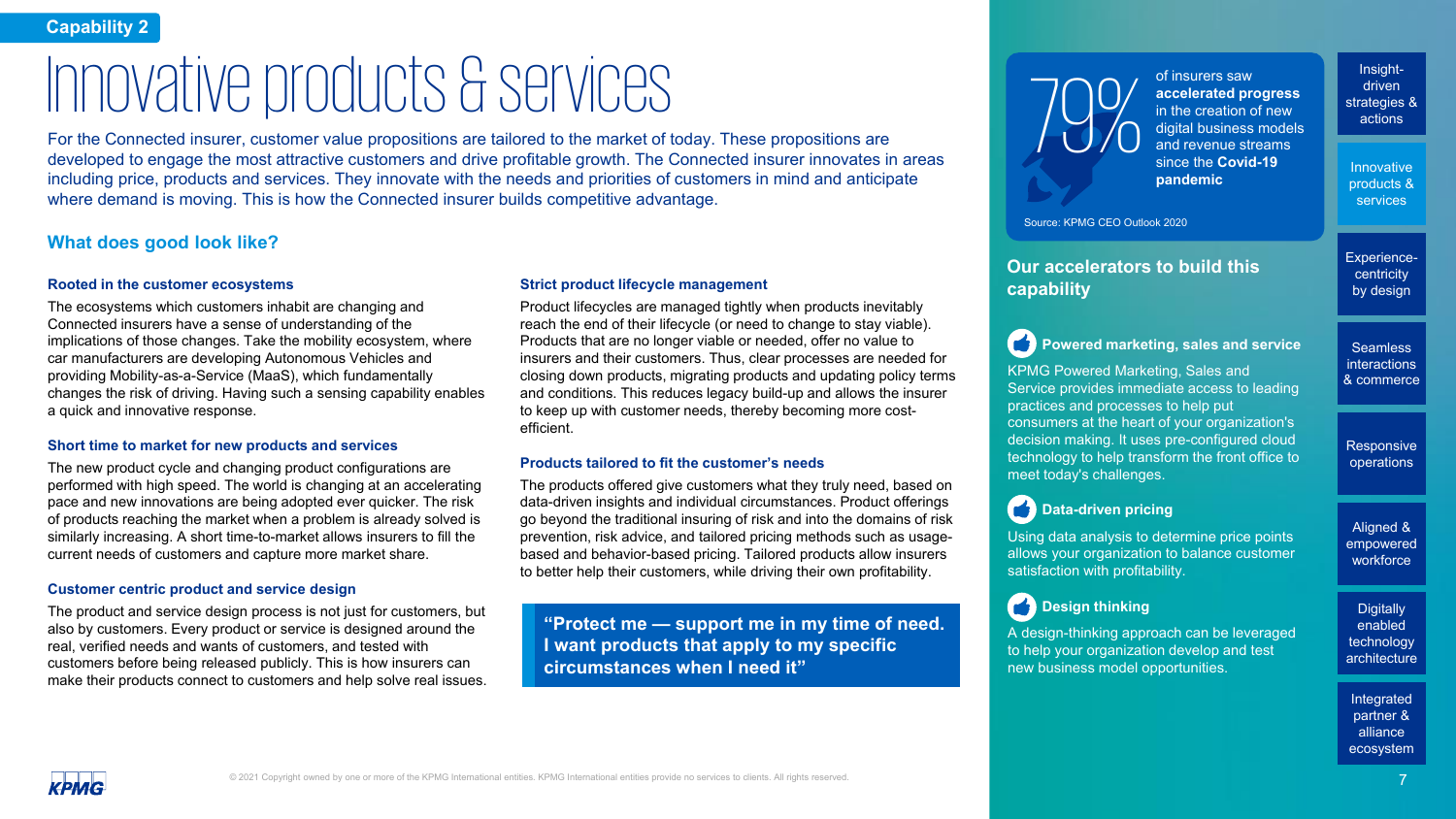### Experience-centricity by design

A Connected insurer is built around its customer. That customer's experience (as well as the experience of employees) is at the core. Connected insurers step back and design the experience they want to deliver to these audiences. They then intentionally create that experience, ensuring it is the same in every interaction with the organization. This helps build a solid reputation with customers and builds teams that understand the business's overarching vision.

#### **What does good look like?**

#### **Consistent brand experience throughout customer journey**

A customer's experience is consistent wherever they are in their customer lifecycle. From marketing to underwriting and from claim handling to policy cancellation. A Connected insurer intentionally shapes that experience, inspiring the feelings customers have towards their insurer.

#### **Employee experience mirrors the desired customer experience**

Employees are treated as equally important as the customer because employees are the ones making it all happen. Clunky and cumbersome internal processes are replaced to empower employees and to help them focus on important work. This is how Connected insurers foster a happy and productive workforce that treats customers the way the organization aims to.

#### **Great CX and focus on customer journey**

The customer experience (CX) and journey a Connected insurer makes customers feel good. The organization meets expectations and resolves issues with minimum effort required on the part of the customer. It offers personalized interactions and instills trust and empathy. This turns customers into brand promotors and builds goodwill for the organization.

#### **Personalized, meaningful interactions**

Interactions with a Connected insurer leave a lasting, positive impression on the customer. This is achieved through meaningful and personalized messages. Generic mailings, for example, are replaced by the proactive offering of relevant information and services at the right time. This allows insurers to connect with their customers at the right time, with the right message in the right way.

**"I want empathic experiences from my insurer. One that manages my policies in a clear and transparent way."**



Insightdriven strategies & actions

> Innovative products & services

Experiencecentricity by design

**Seamless** interactions & commerce

Responsive operations

Aligned & empowered workforce

of consumers are **happy to share their personal data** to improve their experience

Source: Consumers and the new reality, 2020

**Our accelerators to build this capability**

— **CX economics**

Optimizing the economic value of your CX investments by balancing customer expectations and experience.

— **The Six Pillars**

The six universal qualities that help organizations understand how well their customer experience is delivered. When embedded properly, these enable organizations to prioritize the right initiatives and deliver excellent customer experiences.

— **Experience design**

Visualize the customer experience across touchpoints and uncover opportunities to (re)design the experience for specific customer segments.

**Digitally** enabled technology

architecture

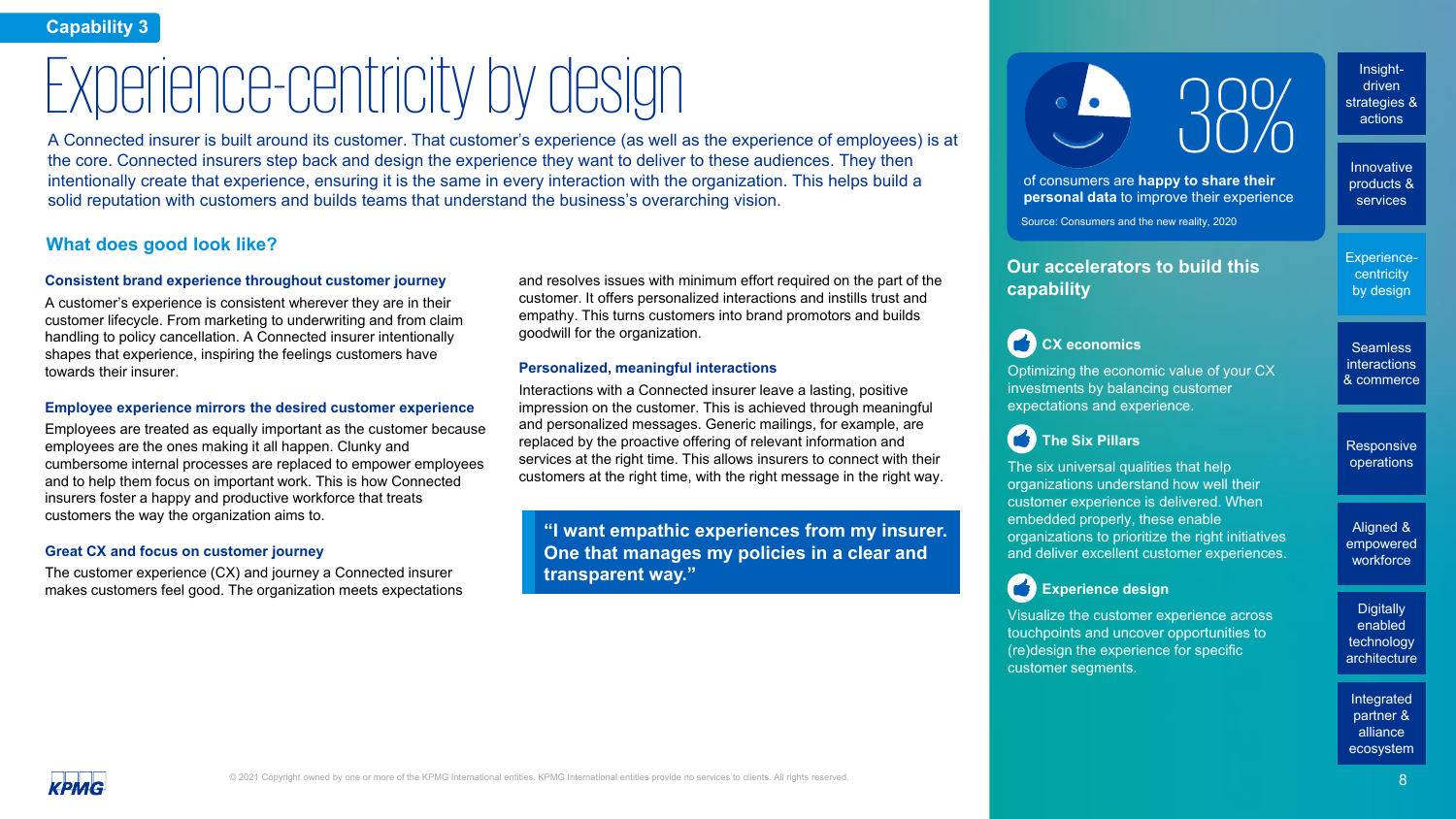# Seamless interactions & commerce

Connected insurers are relationship businesses. Prospects and customers are engaged at multiple touchpoints, with an integrated experience ensured across them. Whether the customer's entry point is marketing, sales or a service desk, the business delivers an omni-channel experience and provides the opportunity to buy in across the lifecycle. While doing so, the Connected insurer makes the customer feel valued.

#### **What does good look like?**

#### **Preference-driven interactions across channels**

Customers can switch between channels as they please, where information can seamlessly transfer from one channel to the next. The Connected insurer ensures this by making multiple channels accessible and by using a constantly updated, efficient CRM system to transfer information across channels. This enhances the customer experience and reduces processing time, as customers and employees do not need to go over the same questions multiple times.

#### **Secure interactions**

Customer privacy is safeguarded through strong identity management systems. The Connected insurer uses methods such as multi-factor authentication for customers logging into their account and strict end-to-end encryption protocols for chats. This helps create (a feeling of) security for the customer and avoids damage to the insurer's reputation.

#### **Optimized channel mix**

The availability of channels is optimized to reflect customers' preferred communication methods. Based on CX economics,

customer preferences as well as other KPIs, Connected insurers continually shift resources to create an optimized channel mix. As demand (and the possibility) for physical meetings is lowered, the Connected insurer may shift resources to chat bots or a call center. This allows it to meet demand in a cost-efficient manner.

#### **Empowered employees**

Employees have the tools and information they need to fully support customers without having to go through too many layers of bureaucracy. The Connected insurer ensures that employees are trained well and have access to the tools that they require, processes are lean and information is readily available when needed. Additionally, employees are empowered to seek out others in the ecosystem when required. This speeds up the customer service process and enhances the sense of purpose for employees.

**"I want a consistent message from the broker, third-party administrator, their carrier, etc. Manage this claim for me, please"**



insurers reported **accelerated progress** on their seamless digital customer experience since the **Covid-19 pandemic**

Source: KPMG CEO Outlook 2020

**Our accelerators to build this capability**

### **Powered Enterprise**

KPMG's Powered Enterprise solution provides a toolkit for rapid business modernization in an organization. Using our pre-configured solutions on leading cloud technology, we help clients integrate solutions to drive efficiency, speed and control. This provides a rapid and solid frontoffice transformation increasing customer retention while reducing cost to sell.

— **Channel analytics**

As many companies shift their customerfacing channels towards digital mediums, we find organizations struggling to adapt the user experience (UX) towards new or different channels. Through our UX and analytics expertise, KPMG firms guide clients towards leveraging and optimizing a superior UX across the right channels to drive growth.

**Seamless** interactions

& commerce

Experiencecentricity by design

Insightdriven strategies & actions

Innovative products & services

Responsive operations

Aligned & empowered workforce

**Digitally** enabled technology architecture

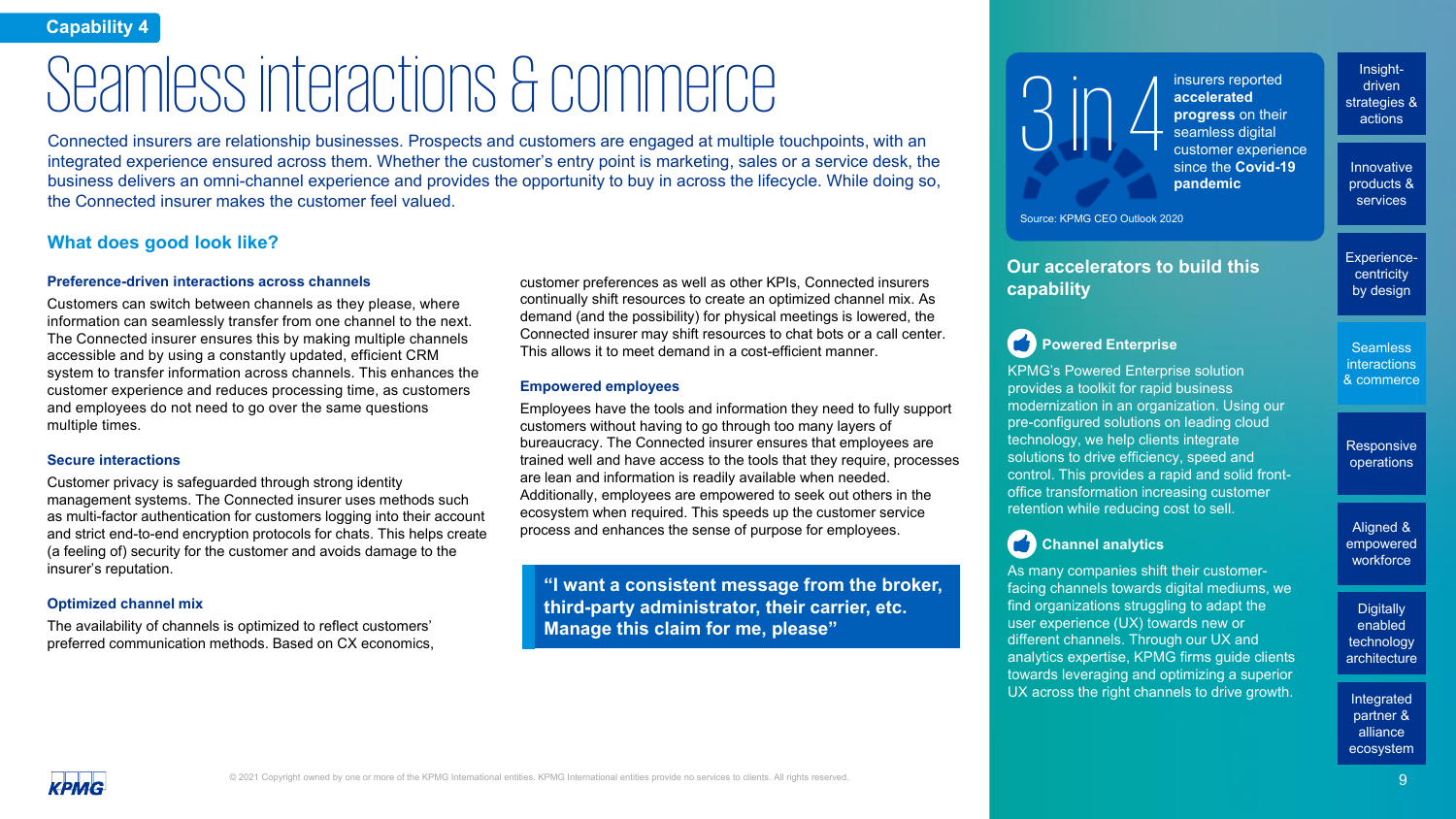# Responsive operations

Connected insurers know they must have the right operational practices in place if they are to execute on the promise to their customers. They operate the business with efficiency and agility. They have the right enterprise decision analytics, operating models and procurement services in place. This helps Connected insurers keep the customer promise in a consistent and profitable way.

#### **What does good look like?**

#### **A one company approach**

The Connected insurer has a one company approach to governance, processes, data and IT to promote simplicity (and reduce complexity). This ensures the right operational processes are in place to achieve maximum synergies between business units and allows for a short time-to-market for change and innovations.

#### **Responsive fraud and financial crime management**

Fraud risk and financial crime management are embedded in the organization's day-to-day operations. Fluctuating volumes and changes in customer needs and regulations are dealt with swiftly. Using all available data and proactively analyzing information puts the insurer in the lead and lets the insurer adjust practices whenever necessary. This increases organizational effectiveness and prevents large remediation efforts.

#### **Race with the machines**

There is continued focus within organizations to digitize their firms in an effort to improve and automate processes. Making use of speechto-text technologies, many insurers have been able to digitize, analyze and leverage their inbound customer calls to improve their customer support channels. Operationally, organizations have made

use of emerging technologies such as RPA, AI, low-code/no-code technologies to speed up the time-to-market for customer-facing improvements. As firms leverage the power of multi-disciplinary teams through citizen development and adopt an agile way of working, they break through functional silos and skills shortage hurdles to deliver new propositions to customers with more speed than ever before.

#### **Integrated core systems and processes**

The finance, actuarial and risk core systems and their processes are fully integrated. That alignment makes subsequently created models more accurate and granular. It also creates a single source of truth. Integration ultimately lowers the cost of control for the Connected insurer and can reduce time spent on reporting. It provides more reliable data for decision making and allows for quick and adequate responses to changing customer needs.

**"Don't keep me waiting. I want to feel that my claims are handled in the right way and in an efficient way"**

of respondents who believe **rapid software delivery** is important, say **changing customer expectations for digital capabilities** is the leading reason why 65%

Insightdriven strategies & actions

> Innovative products & services

Experiencecentricity by design

Source: KPMG Customer Experience Survey 2020

**Our accelerators to build this capability**

— **Digital actuary solution**

Digital advancements have enabled actuaries to make better use of advanced methods and models. Examples include analyzing claims data using machine learning and improving portfolio development forecasts based on individual claims data. To prepare for the digital actuary of the future, KPMG works with clients to identify how they can tap into the potential of actuaries as contributors to the innovation agenda or leaders in modelling new parts of the insurance value chain.

**2** One company

Processes in your company can be harmonized and simplified by creating an organization-wide process flow template. With as a result: better cooperation, more efficient processes and improved insight into your organization.

— **Citizen development**

Citizen development gives users without coding experience the opportunity to build simple applications using low-code or no-code platforms. This allows IT experts to focus on larger projects, while removing bureaucracy and potential alignment issues from the software development process.

**Seamless** interactions & commerce

**Responsive** operations

Aligned & empowered workforce

**Digitally** enabled technology architecture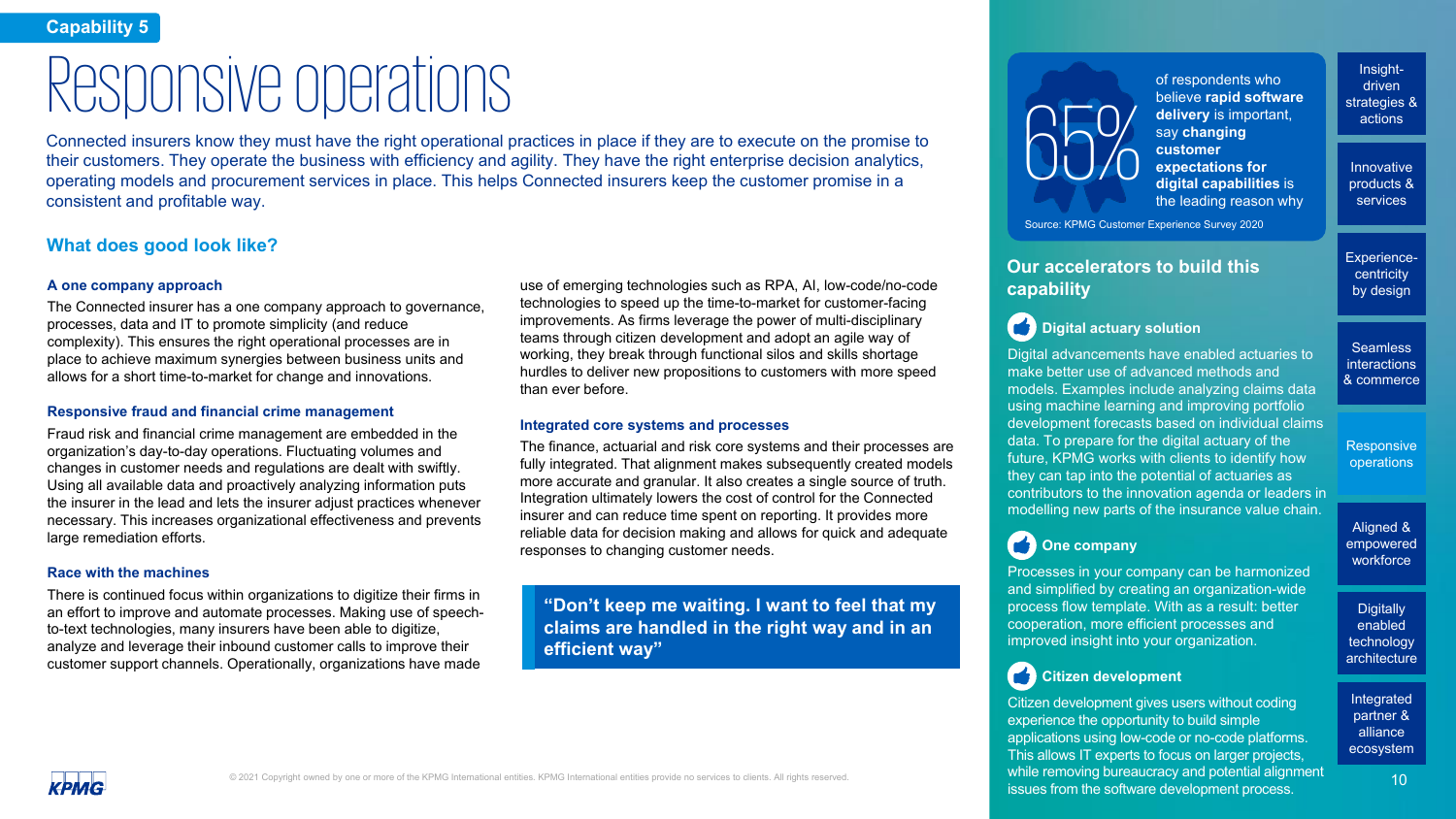# An aligned & empowered workforce

A Connected insurer has an agile organizational structure and is ready to adapt. Teams in the organization embrace change and support the company in recruiting and attracting the right people at the right time. At the same time, Connected insurers foster a customer-centric culture and inspire people to deliver on the customer promise and drive up business performance.

#### **What does good look like?**

#### **Great place to work and magnet for talent**

Employees are kept engaged and connected to their team and their organization. This is especially important when working from home, like during the COVID-19 crisis. The Connected insurer empowers employees to make a tangible impact and rewards commitment with clear signs of appreciation. The attraction and retention of talent are goals high on the CEO agenda. Creating a great place to work is a major step towards realizing those goals.

#### **(Scaled) agile ways of working**

Employees are empowered and encouraged to work in multidisciplinary teams. Processes are lean and flexible enough to be adapted when needed, whilst leadership of Connected insurers allow their team members to take the helm when appropriate. This is achieved using various frameworks as well as by starting small, gradually embedding agile ways of working throughout the organization. Doing so can greatly improve productivity and make employees feel valued.

#### **Customer centric culture**

A Connected insurer centers work around the customer and takes an active approach to improving the customer journey. The workforce

reflects this this view and understands and focuses on doing what is right for the customer. Using methods including leadership, training and incentives such a customer-centric culture can be fostered. A customer-centric culture creates alignment across the firm and builds the insurer's brand with its customers.

#### **Strategic workforce planning and capability development**

Key positions in the firm are filled by the best people and learning and development is focused on what is truly important to the firm. The Connected insurer attracts people with capabilities that are required and in high demand in the market. However, choices need to be made and strategic workforce planning methods are used to make these choices. This ensures that the insurer excels in the most important parts of the firm.

**"I want to be assured that employees are well treated, safe, motivated and empowered to help me"**

HR executives agree that HR needs to **actively challenge the future workforce composition**  (who to buy, build, borrow, bot) in order to meet the future needs of the organization 8/10

Insightdriven strategies & actions

> Innovative products & services

Experiencecentricity by design

**Seamless** interactions & commerce

**Responsive** operations

Aligned & empowered workforce

Source: KPMG HR Transformation

**Our accelerators to build this capability**

— **Scaled agile implementation**

KPMG professionals have broad knowledge of scaled agile approaches and implementation needed to create an agile workforce in your company.

— **Agile leadership**

Working in an agile organization, leadership sets the example. We provide the coaching and inspiration necessary to inspire and equip leaders with the support to champion the agile transformation in their organization.

**Extractedic workforce shaping** 

As the fast adoption of new technologies increasingly shifts the needed skills and capabilities of employees, we work with organizations to seek intelligent and strategic responses to the question of what a futureoriented workforce looks like.

**Digitally** enabled technology

architecture

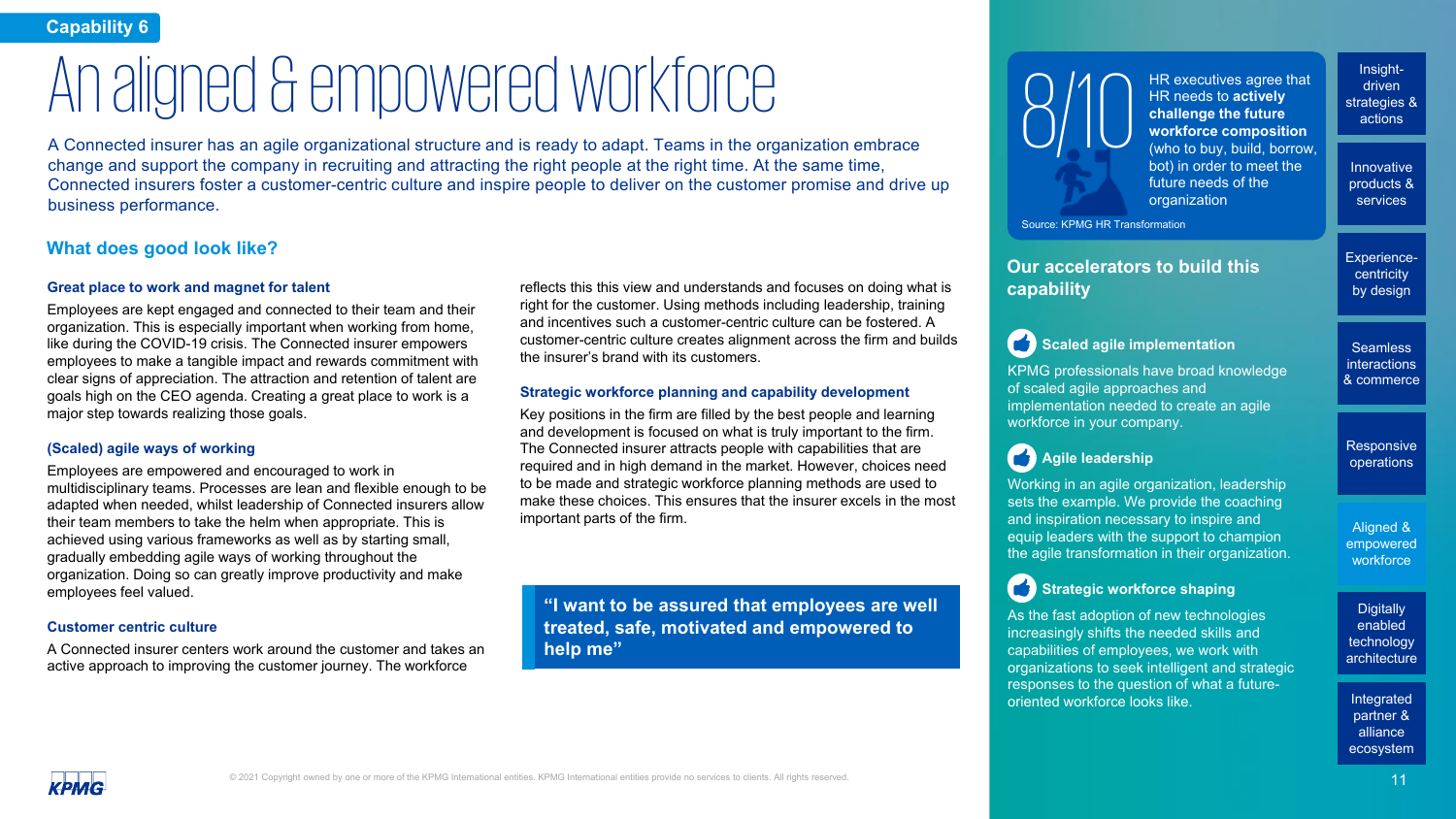# A digitally-enabled tech architecture

Connected insurers are digitally-enabled organizations. They are flexible and adopt new digital technologies, with the longterm focus on reducing technical debt. Since the insurance industry is traditionally inundated with a plethora of regulations and policies, it has struggled to catch up with its peers in the Financial Services sector. Examples include digital banks, payments etc. And although it is great to see fledging digital insurers adopt the latest digital tools and frameworks, large key players still struggle with restructuring their digital ecosystem.

#### **What does good look like?**

#### **A simplified legacy architecture to be compatible with the new digital age**

Often the technology landscapes of insurance companies consist of legacy systems and company-specific internal software systems that are costly to maintain and cannot scale to meet fluctuating market demands. Maximizing the use of standardized software with a focus on customizing only when beneficial, can drive cost efficiencies and achieve faster time-to-market.

#### **Agility is the name of the game**

Every year brings change that can drastically impact the business, whether they are stricter new regulations or unprecedented circumstances like COVID-19. Adapting to such dynamic situations needs iterative, agile delivery mechanisms so insurers can continue to stay ahead of competition and retain customers. Agility is a key ingredient when insurers want to innovate or test new markets simultaneous to existing business.

#### **Embrace micro-services and open APIs to get value from sharing data**

Today's customers value transparent underwriting, instant claims redressal and citizen development via mobile apps and service aggregators. An Open Insurance or API (B2B2C) approach demands architectural flexibility to support data sharing in a simple yet compliant and secure manner, with responsible

institutions to prototype customers distinctly and tailor offerings accordingly.

#### **Technology platforms as an enabler for business**

Technology platforms with built-in tools and frameworks can help insurers build applications that can analyze data and provide valuable insights into performances of different business segments. Integrating modern delivery technologies into the DevOps processes within these platforms can digitize business processes faster and achieve scale in a short time span.

#### **Accelerate cloud-first and SaaS architecture with modern delivery to control costs**

Cloud platforms and other Software-as-a-Service (SaaS) solutions are heavily used. They offer quick-wins in the move to a more digital infrastructure. Specifically, insurers can capitalize on modern CI/CD delivery mechanisms with automated testing in place. This reduces the need for capital intensive and long-term investments in building a unique, personal IT infrastructure, with all the advantages of up-to-date software.

**"Empower me. I want my insurer to equip me digitally to remain connected anytime, anywhere"**

### Enterprise and technical architecture<sup>'</sup>

were among the most felt skills shortages emphasized as a result of the COVID-19 pandemic

Source: Harvey Nash/KPMG CIO Survey 2020

**Our accelerators to build this capability**

### — **Modern delivery methodologies**

KPMG firms work with insurers to guide them through the process of identifying how to make the most out of modern delivery methodologies. Modern delivery practices have the potential to bring speed and agility, ultimately empowering insurers to accelerate in their digital transformations in a costeffective way.

#### — **Cloud automation/migration**

KPMG firms work with insurers to identify systems within the enterprise architecture that can be automated by moving to cloud, thus optimizing operational costs.

Insightdriven strategies & actions

> Innovative products & services

Experiencecentricity by design

**Seamless** interactions & commerce

**Responsive** operations

Aligned & empowered workforce

**Digitally** enabled technology architecture

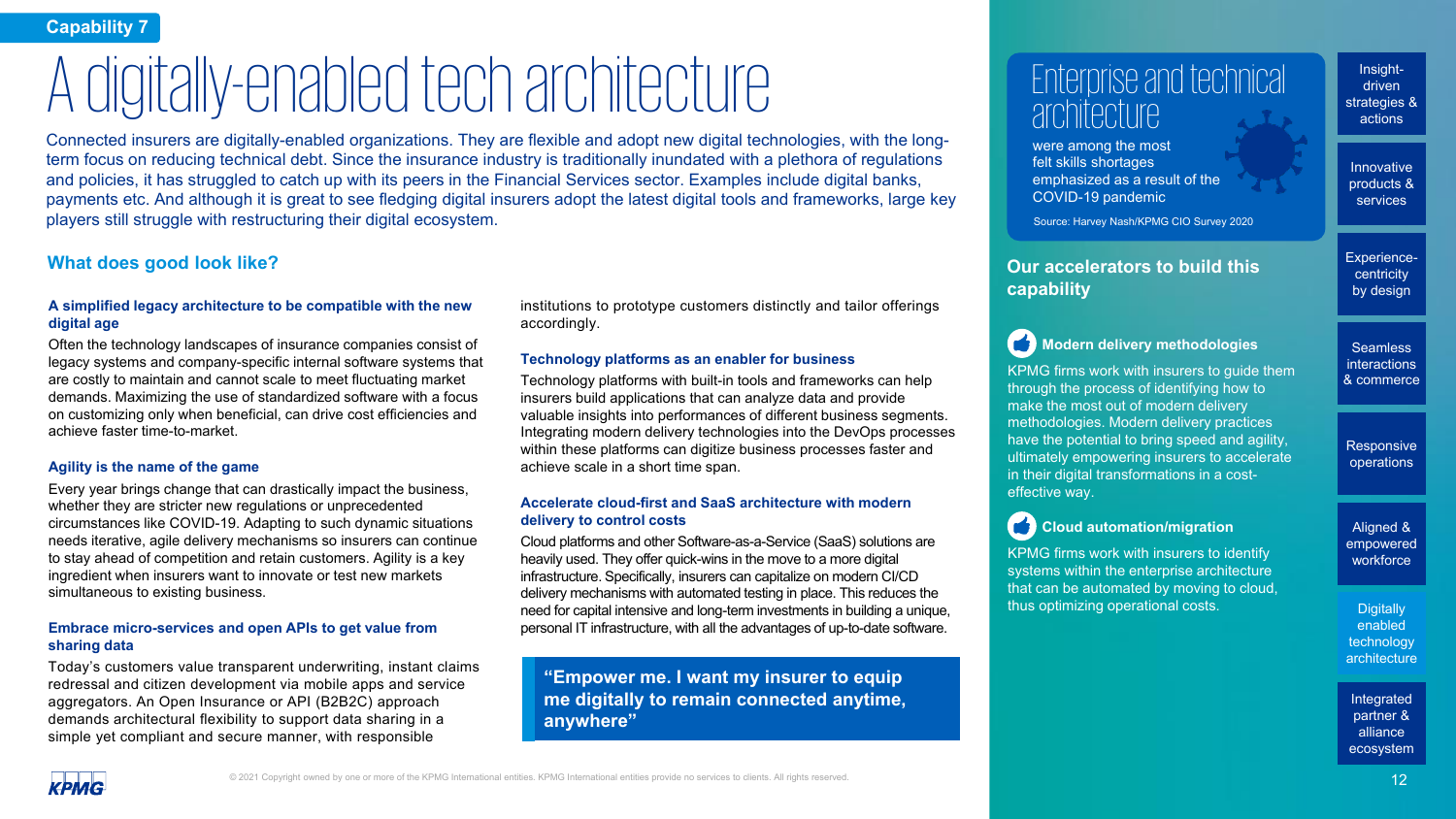# Integrated partner and alliance ecosystem

Connected insurers build trusted relationships with their partners and create a competitive edge together. No business does it all by themselves and every business relies on its partners. Connected insurers successfully engage, integrate and manage third parties to increase speed to market, reduce costs, mitigate risks and supplement capability gaps to deliver the customer promise.

#### **What does good look like?**

#### **A clear view on the ecosystems and relationships that drive success**

There is a clear view on the evolving underlying ecosystems, the role of a company within this ecosystem and the partnerships and relationships required to be successful (e.g. in healthcare, mobility etc.). Connected insurers can leverage these networks by gaining access to additional data or product/services to solidify their position in the sector, ultimately serving the customer better.

#### **Collaborative/open innovation with ecosystem**

Connected insurers embrace an open, collaborative approach towards innovation. Creating and supporting an open innovation effort with an entire ecosystem (including partners, vendors and other relevant organizations such as universities or fintechs/insurtechs) will stimulate synergies and flourish the invention of new ideas.

#### **Strong ecosystem orchestration capability**

A strong orchestration capability is necessary to manage not only a variety of partnerships and vendors, but also to make this connection last throughout the relationship lifecycle. A Connected insurer can manage this effectively to maintain a stable partner and alliance ecosystem with the benefit of providing a stabilized, improved proposition towards the customer.

#### **Nurture a collaborative culture**

Connected insurers are champions for breaking through functional silos. Rather than adopting a 'not invented here' syndrome, Connected insurers welcome disruption in their value chain, encouraging more open collaboration with start-ups and new entrants in the insurance space who may offer their customers a stronger value proposition.

**"I want my insurer to be my partner. Someone who is able to build the right partnerships and alliances to help me stay protected."**



**of Life and Annuity insurers** are **not able to perform comprehensive market scans** for digital disruptors and fintechs themselves.\*

Insightdriven strategies & actions

Innovative products & services

Experiencecentricity by design

**Seamless** interactions & commerce

**Responsive** operations

**Our accelerators to build this capability**

### — **Platform strategy**

KPMG professionals can help you successfully leverage digital platforms and ecosystems to create new business models, increase relevance to your clients, innovate faster and/or defend against digital disruptors.

### — **Business process outsourcing**

Business process outsourcing can help to determine which roles your partners can take on to grow and strengthen the ecosystem.

### — **Alliances and partnerships**

KPMG firms have built a strong network of alliances with some of the world's leading technology, data and services companies. Offering global reach and combined abilities to help solve your most pressing technologybased challenges.

Aligned & empowered workforce

**Digitally** enabled technology architecture

Integrated partner & alliance ecosystem

\*A commissioned study conducted by Forrester Consulting on behalf of KPMG, September 2018.

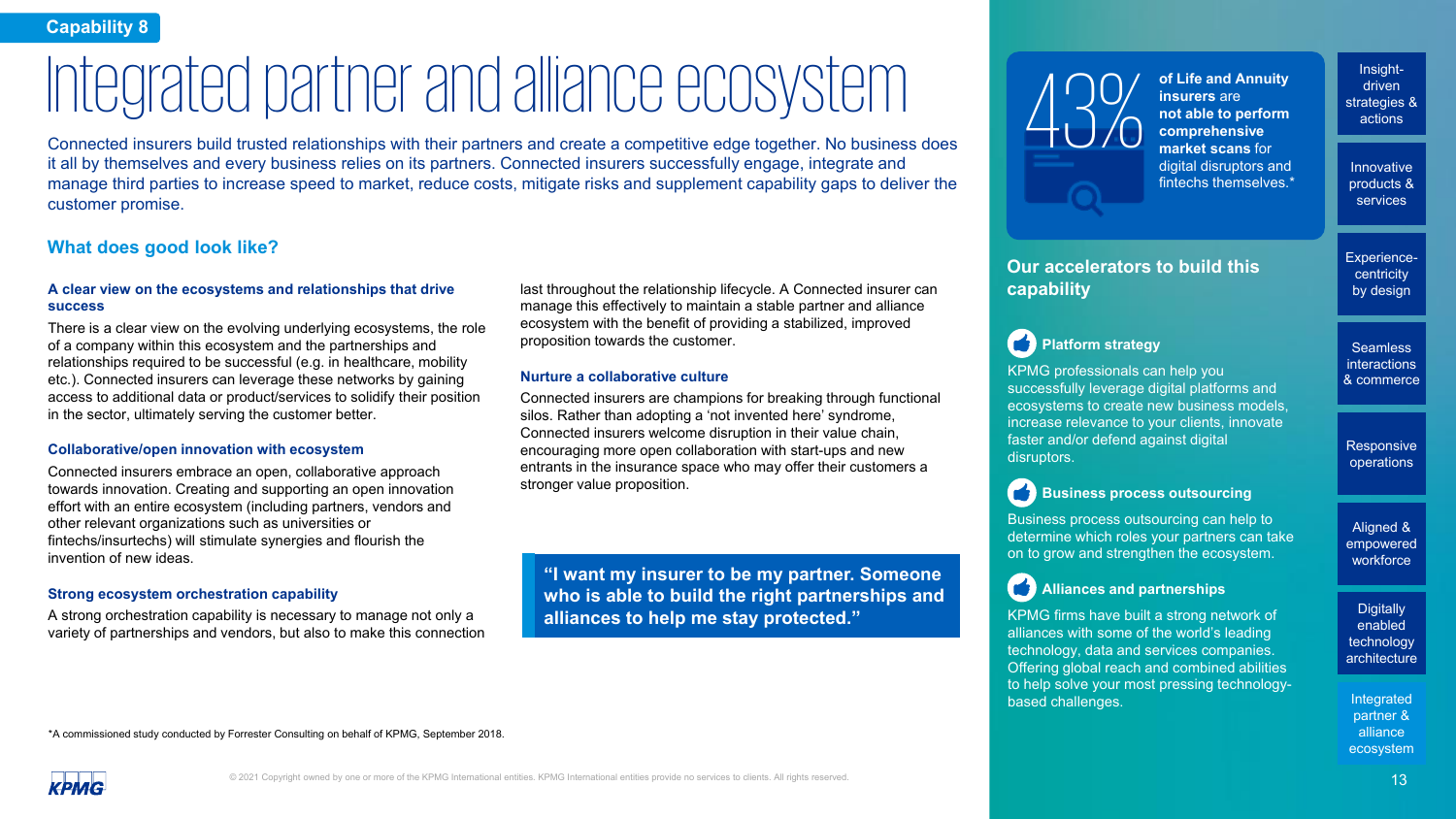# Why KPMG?

Supported by a global network, we provide insurers with a range of support services as they set out to become truly Connected insurers. KPMG firms take a multi-disciplinary, holistic and hands-on approach to a range of issues facing our clients. We stand by our clients to tackle those issues and ultimately achieve meaningful outcomes.

KPMG's global network of professionals combines strategy, technology, risk, M&A, accounting, implementation and regulatory management consulting expertise to provide support in a number of areas. These services include:



#### **Improving digital experience for customers**

- Customer journey analysis and improvement
- Platform strategy
- Fintech analysis and selection of additional services
- Support in license applications to offer additional services



 $\mathcal{L}$ 

#### **Powering insights and decisions with data**

- Data strategy design and implementation
- Master data management business case development, assessment and optimization
- Support to establish data ethics to manage and govern data as an asset
- Advanced Analytics and Business Intelligence subject matter experts to co-create business solutions

#### **Rationalizing the application landscape and moving to the cloud**

- Quick scans and benchmarks of the current landscape
- Integrate business, financial and IT perspectives to build holistic business cases
- Cloud spend analysis and optimization
- Application vendor selection



- Gap analysis of capability maturity model, recommendations and co-design implementation roadmap
- Optimize portfolio management to adapt and re-prioritize quickly to change
- Support in scaling a pilot into an enterprise-wide solution supported through a wide range of implementation services from project management support to on-theground subject matter experts

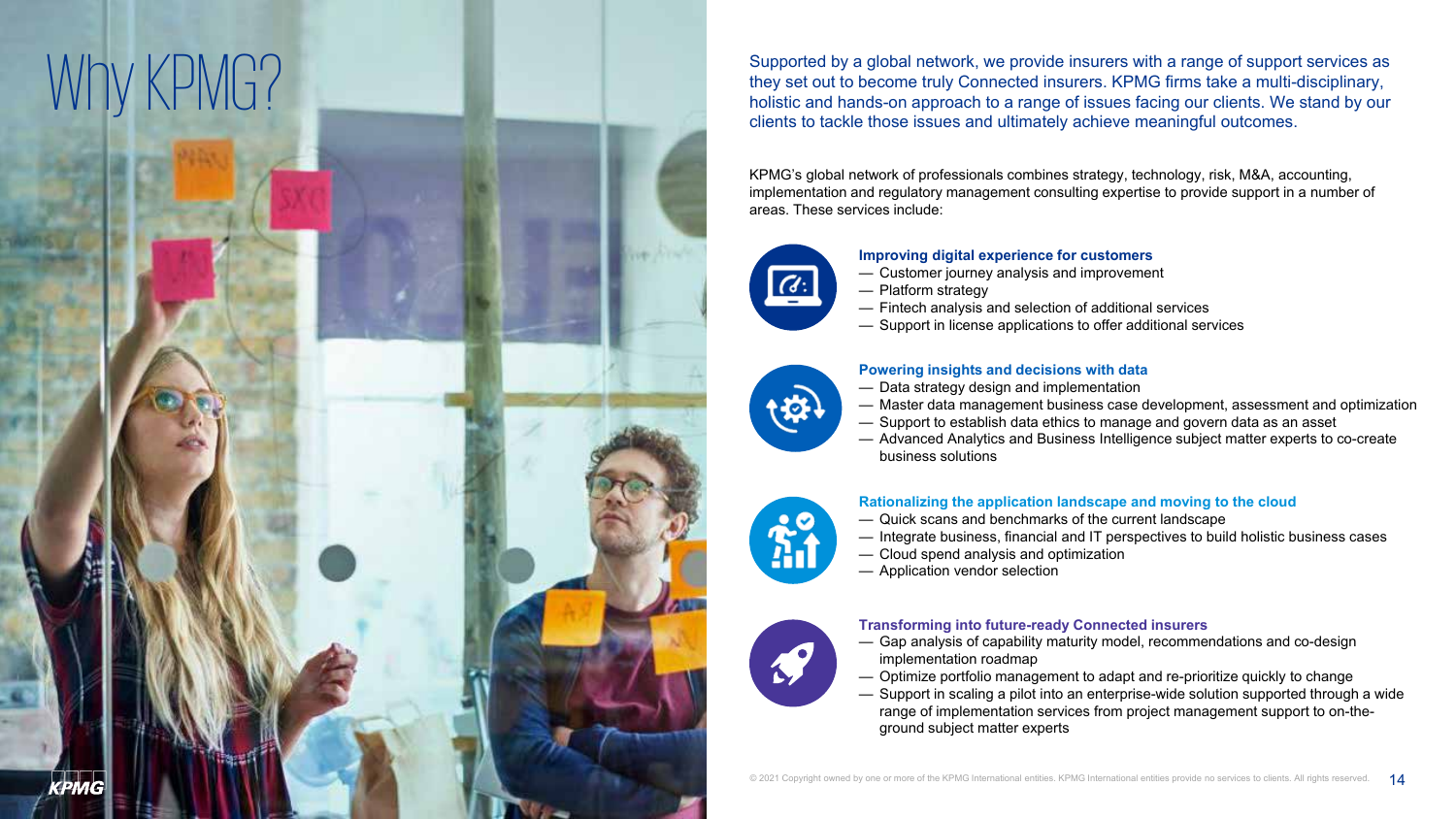# Read our latest insights





**Make a Connection — Connected Enterprise publication**

KHNO

Make

**CIO Survey 2020: Insurance Industry Insights**





#### **CEO Outlook 2020**